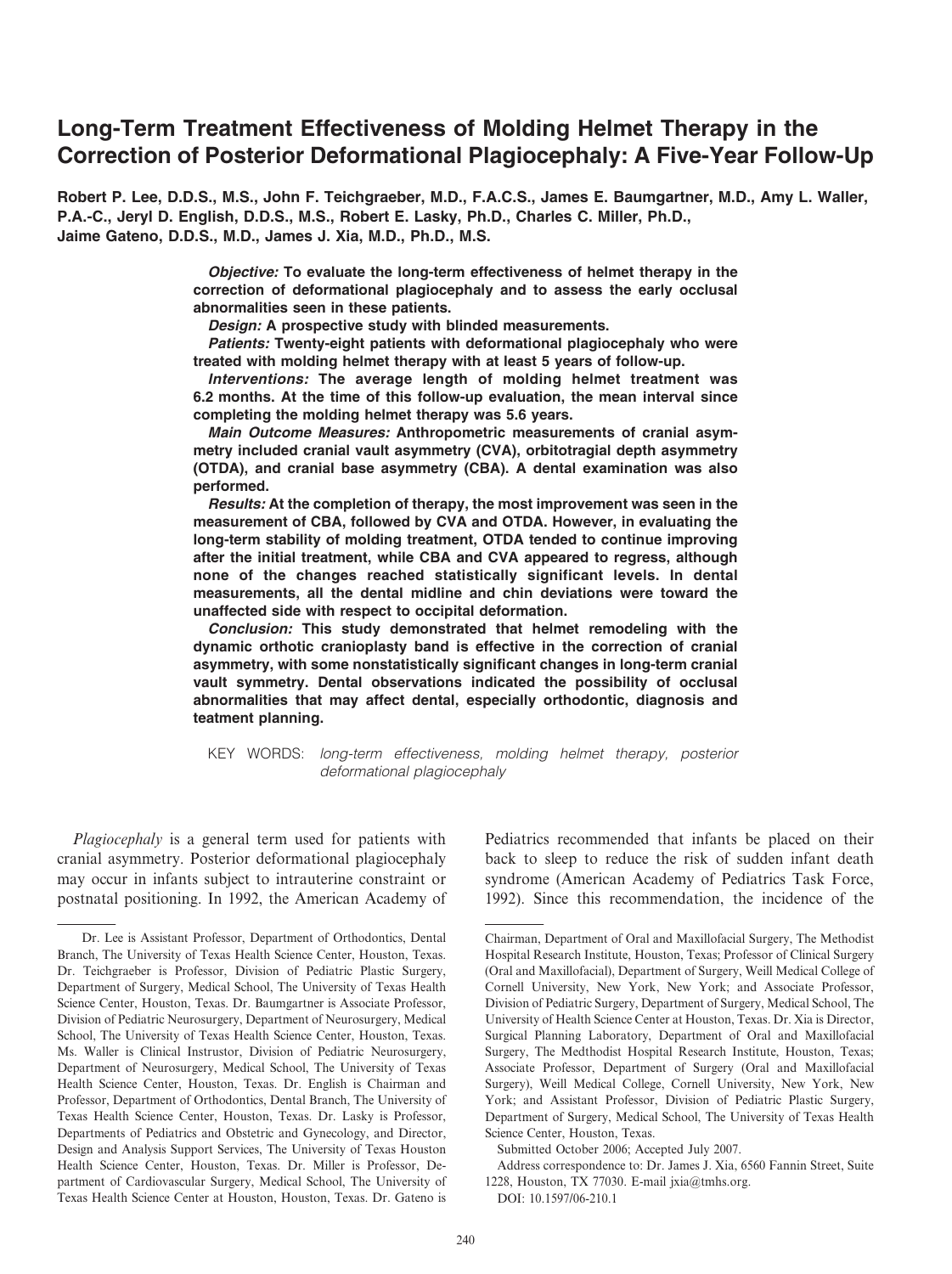posterior deformational plagiocephaly has dramatically increased from 1 in 300 (O'Broin et al., 1999) to 8.2% of all live births (Boere-Boonekamp and van der Linden-Kuiper, 2001). The treatment modalities for deformational plagiocephaly include nonintervention, head positioning, molding helmet therapy, surgery, or any combination of these. Molding helmet therapy is currently the common treatment option for moderate to severe deformational plagiocephaly.

A number of authors have reported significant reduction in cranial asymmetry using molding helmet therapy (Clarren et al., 1979; Clarren, 1981; Ripley et al., 1994; Pollack et al., 1997; Littlefield et al., 1998; Mulliken et al., 1999; Teichgraeber et al., 2002, 2004; Littlefield, 2004; Graham et al., 2005). However, there are no reports that evaluate the long-term outcomes following molding helmet therapy. Although most head growth is completed by the age of 2 years, a significant amount of craniofacial growth continues through adolescence (Enlow and Hans, 1996). The purpose of this study was to evaluate at 5 years the long-term effectiveness of molding helmet therapy in the correction of posterior deformational plagiocephaly. In addition, the study was also designed to assess the early occlusal abnormalities seen in these patients.

## MATERIALS AND METHODS

All patients with posterior deformational plagiocephaly who presented at the Cleft and Craniofacial Clinic at the University of Texas–Houston Medical School between August 1, 1995, and December 31, 1998, were studied. All were previously diagnosed with moderate to severe posterior deformational plagiocephaly and underwent molding helmet therapy using the dynamic orthotic cranioplasty (DOC) band (Cranial Technologies Inc., Tempe, AZ). The inclusion criteria for the study were (1) absence of other craniofacial deformities or syndromes, (2) treatment started prior to 12 months of age, (3) completion of DOC band treatment, and (4) a complete set of pretreatment and posttreatment anthropometric measurements. The study protocol was approved by The University of Texas Houston Health Science Center Institutional Review Board. A total of 111 patients met the inclusion criteria.

The sample size for this study was calculated using the method of Chen et al. (2004). Since there was insufficient data in the current literature to make a meaningful sample size estimate for the statistical model in this study, the sample size was estimated based on available but incomplete information. After conducting the study, the initial sample size parameter estimates were validated on the data collected. If these estimates had been inaccurate and the study was not sufficiently powered to be meaningfully interpreted, the sample size would have been recalculated based on the data collected and the study would continue. Significance levels would also have been

adjusted accordingly. However, if these estimates were accurate and the study as conducted was sufficiently powered, there would be no need to increase the sample size. Based on this strategy, the initial sample size was estimated using PASS statistical software package (PASS 2005, Kaysville, UT). In accordance with our previous study (Teichgraeber et al., 2004), the current study was designed to detect a mean difference  $(\delta)$  of 1.2 and a standard deviation (SD) of 2.1, to achieve .05 alpha and .2 beta. Since we did not have data for the 5-year follow-up, we estimated the sample size using a one-sample t-test power analysis. The calculation yielded a sample size of 28. The sample was then randomly selected from among the 111 patients using the NCSS software package (NCSS 2004, Kaysville, UT).

All 28 patients were followed in our clinic (follow-up rate  $= 100\%$ ). Of this cohort, 14 (50%) were male and 14 (50%) were female. Treatment was initiated at a mean age of 6.7 months (SD, 2.5). The patients included 2 patients  $(7.1\%)$  with a history of prematurity and 1  $(3.6\%)$  with a multiple birth history. In addition, the breech position was involved in 1 (3.6%) infant and congenital torticollis in 2 (7.1%) infants. Right posterior deformational plagiocephaly was diagnosed in 22 infants (78.6%), and left posterior deformational plagiocephaly was present in 6 infants (21.4%). The average length of treatment was 6.2 months (SD, 3.8). At the time of this follow-up evaluation, the mean patient age was 6.7 years (SD, 0.82) and the mean interval since completing the molding helmet therapy was 5.6 years (SD, 0.91). Finally, all of the parents in the study were pleased with the corrected head shape achieved by molding therapy (100%).

# Protocol for Anthropometric Measurements and Dental Evaluation

The anthropometric measurements for cranial asymmetry were performed following the same protocol that was used previously (Farkas, 1994; Kolar and Salter, 1997). Measurements were performed by one investigator using a spreading caliper (GPM Measurements, Zurich Switzerland). Cranial vault asymmetry (CVA) was determined by measuring the distance between the left frontozygomatic point and right euryon point minus the distance between the right frontozygomatic point and the left euryon point (Fig. 1). Orbitotragial depth asymmetry (OTDA) was calculated using the right exocanthion point to the right tragus point minus the left exocanthion point to the left tragus point (Fig. 2). Cranial base asymmetry (CBS) was determined using the inion point to the right tragus minus the inion point to left tragus (Fig. 3) (Kolar and Salter, 1997). All measurements were blinded from the previous recorded measurements.

A dental examination was also performed, with certain measurements and observations noted. Specifically, overbite, overjet, permanent first molar relationship, and dental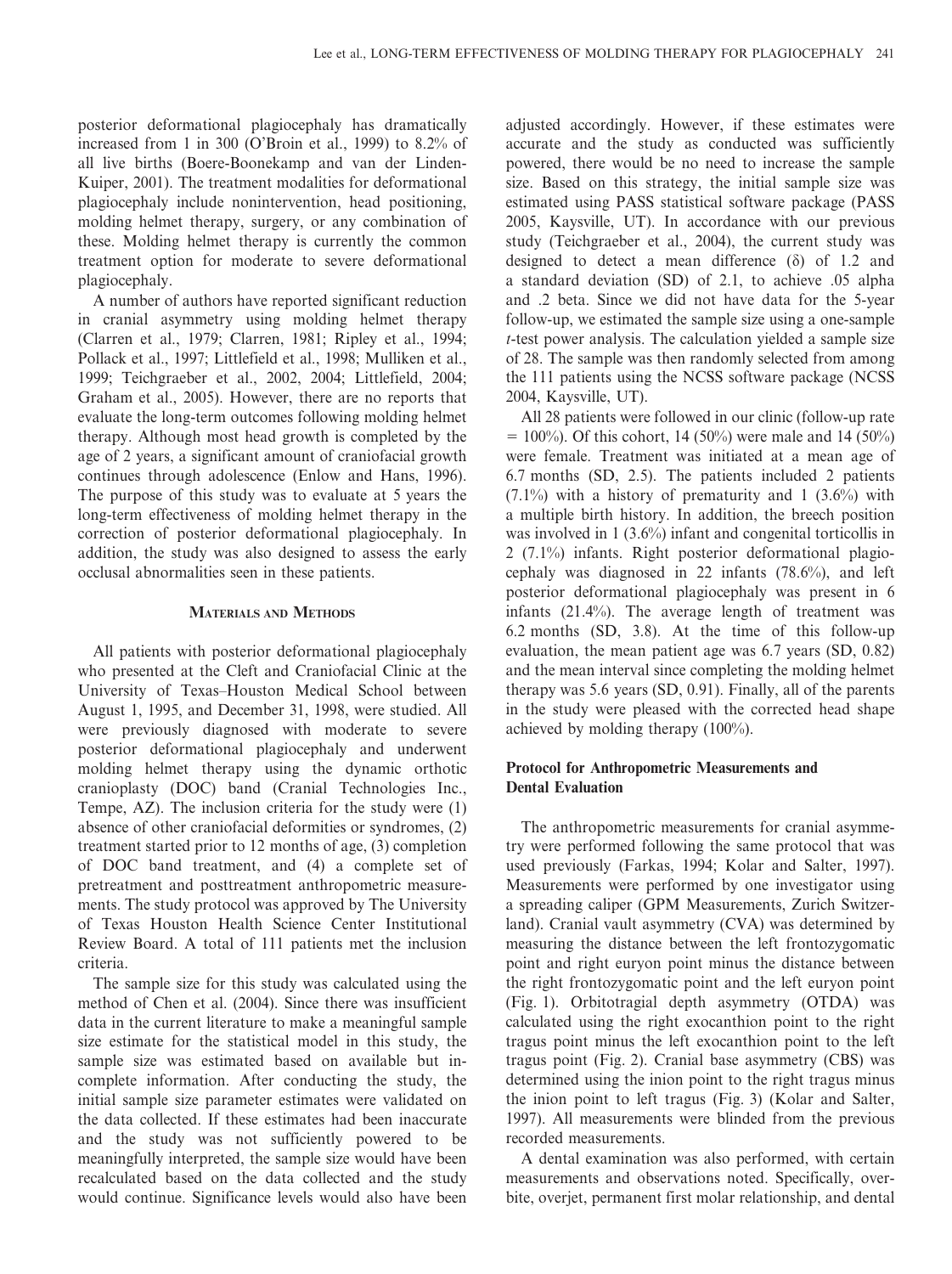

FIGURE 1 Anthropometric measurement for cranial vault asymmetry (CVA).

midline coincidence were documented as well as the presence of any crossbites, open bites, or oral habits.

### Statistical Analysis

Anthropometric data of three measurements (CVA, OTDA, and cranial base asymmetry [CBA]) and from



FIGURE 2 Anthropometric measurement for orbitotragial depth asymmetry (OTDA).



FIGURE 3 Anthropometric measurement for cranial vault asymmetry (CBA).

three time points (before molding therapy [initial], after molding therapy [exit], and the 5-year follow-up [FU]), were analyzed using the NCSS statistical software package. To control head growth from being a potential confounding variable, the direct head measurements were standardized using the following equation:

$$
Growth - Adjusted Difference (\Delta) = \frac{(R - L)}{(R + L)/2} \times 100,
$$

where  $R$  and  $L$  represent the right and left direct head anthropometric measurements, respectively.

The hypothesis being tested was that molding therapy could correct the head shape and that the correction was likely to persist for at least 5 years. To this end, analysis of variance (ANOVA) for repeated measures was computed to determine the statistically significant difference for each growth-adjusted measurement: CVA, OTDA, and CBA, respectively. The response variable was the values from the anthropometric measurements. The within-subject factor was the three time points (initial, exit, and FU). Withinsubjects contrasts were computed. During the computation of ANOVA for repeated measures, the growth-adjusted measurements were normalized to have the plagiocephaly on the right side for the purpose of treatment outcome evaluation. The assumptions for ANOVA repeated measures were evaluated and were not violated. In addition, a Pearson correlation matrix was computed to determine the correlation among the three anthropometric measurements at different time points. Finally, since the data for chin deviation and dental measurements were not normally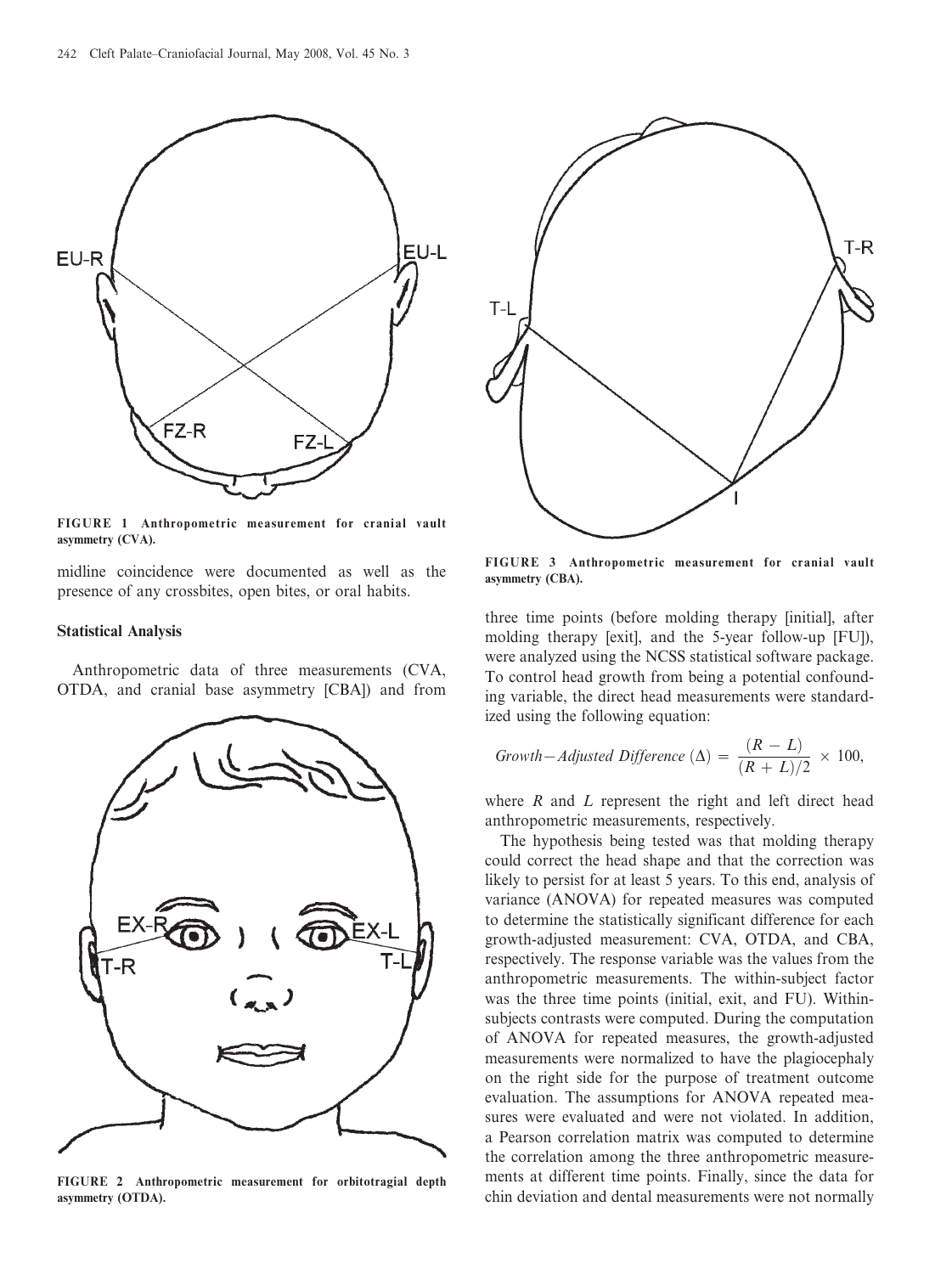

FIGURE 4 Comparison of cranial vault asymmetry (CVA) pretreatment, posttreatment, and at 5-year follow-up.

distributed, descriptive analyses and the Spearman correlation for chin deviation and dental occlusion were performed to determine the patterns of malocclusion and mandibular asymmetry.

#### **RESULTS**

## Cranial Asymmetry Measurements

For cranial vault asymmetry, there was a statistically significant change among the three growth-adjusted measurements,  $F(2, 54) = 4.31$ ,  $p = .02$ . After the completion of molding helmet therapy, the mean pretreatment growthadjusted CVA of 6.14 had decreased to 3.89, a statistically significant decrease of 2.25 (95% confidence interval [CI]: 0.31, 4.18). However, the growth-adjusted CVA was increased to 4.41 at 5 years after the molding helmet therapy, a non–statistically significant increase of 0.52 (95% CI:  $-1.42$ , 2.45). Finally, compared with the pretreatment CVA, there was a non–statistically significant decrease of 1.73 (95% CI:  $-0.21$ , 3.67) at the 5-year follow-up (Fig. 4).

For orbitotragial depth asymmetry, there was a statistically significant change among the three growth-adjusted measurements,  $F(2, 54) = 3.20, p = .049$ . After the completion of molding helmet therapy, the mean pretreatment growth-adjusted OTDA of 6.77 had decreased to 5.08, a non–statistically significant decrease of 1.69 (95% CI:  $-1.38$ , 4.75). The growth-adjusted OTDA was further decreased to 3.55 at 5 years after the molding helmet therapy, a non–statistically significant decrease of 1.53  $(95\% \text{ CI: } -1.53, 4.59)$ . Finally, compared with the pretreatment OTDA, there was a statistically significant decrease of 3.22 (95% CI: 0.15, 6.28) at the 5-year followup (Fig. 5).

For cranial base asymmetry, there was a statistically significant change among the three growth-adjusted measurements,  $F(2, 54) = 10.38$ ,  $p < .001$ . After the completion of molding helmet therapy, the mean pretreatment growthadjusted CBA of 11.59 had decreased to 4.83, a statistically significant decrease of 6.77 (95% CI: 3.15, 10.38). The



FIGURE 5 Comparison of orbitotragial depth asymmetry (OTDA) pretreatment, posttreatment, and at 5-year follow-up.

growth-adjusted CBA was increased to 7.41 at 5 years after the molding helmet therapy, a non–statistically significant increase of 2.58 (95% CI:  $-1.02$ , 6.20). Finally, compared with the pretreatment CBA, there was a statistically significant decrease of 4.18 (95% CI: 0.57, 7.79) at the 5 year follow-up (Fig. 6).

The results of the Pearson correlation showed that there was a statistically significant positive relationship among CVA, OTDA, and CBA. The full Pearson coefficient matrix is presented in Table 1. Finally, since the sample size estimate was accurate and the study as conducted was sufficiently powered, there was no need to recalculate and increase the sample size.

## Chin Deviation Measurements

Chin point deviation was observed in 19 of the 28 (67.9%) patients. The mean deviation was  $1.34 \pm 0.98$  mm. All deviations were toward the unaffected side with respect to occipital deformation. For example, if a child demonstrated right posterior deformational plagiocephaly, the chin point was consistently deviated toward the left.

For all 28 patients, the result of the Spearman rank correlation matrix showed that there is a statistically



FIGURE 6 Comparison of cranial vault asymmetry (CBA) pretreatment, posttreatment, and at 5-year follow-up.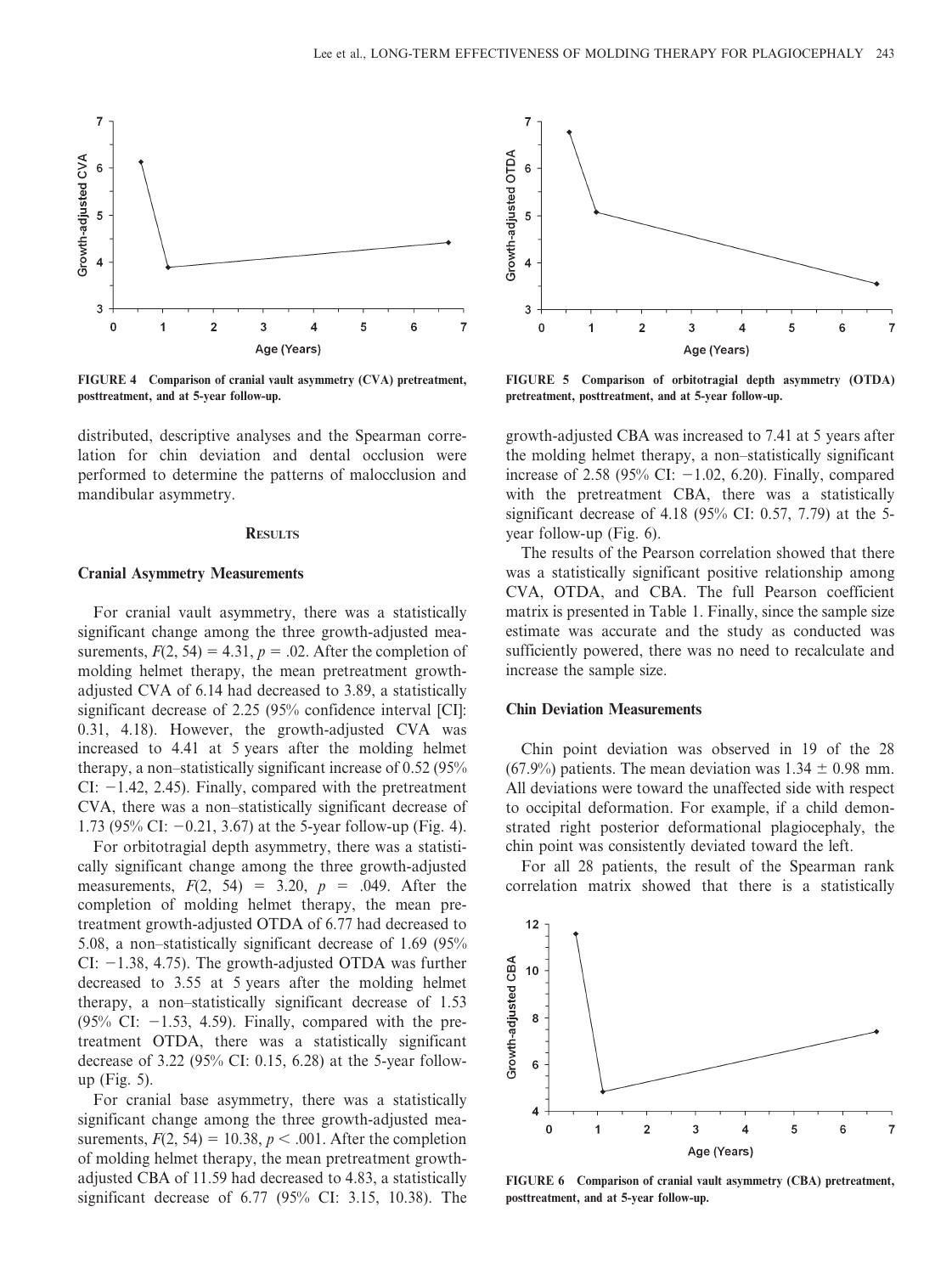TABLE 1 Pearson Correlation Matrix for Growth-Adjusted Head Measurements\*

|                       |                  | CVA   | <b>OTDA</b> | CBA   |
|-----------------------|------------------|-------|-------------|-------|
| Before treatment      |                  |       |             |       |
| <b>CVA</b>            | $\gamma$         | 1.000 | .393        | .561  |
|                       | $\boldsymbol{p}$ | .000  | .039        | .002  |
| <b>OTDA</b>           | $\gamma$         | .393  | 1.000       | .558  |
|                       | $\boldsymbol{p}$ | .039  | .000        | .002  |
| <b>CBA</b>            | $\gamma$         | .561  | .558        | 1.000 |
|                       | $\overline{p}$   | .002  | .002        | .000  |
| After molding therapy |                  |       |             |       |
| <b>CVA</b>            | $\gamma$         | 1.000 | .449        | .547  |
|                       | $\boldsymbol{p}$ | .000  | .016        | .003  |
| <b>OTDA</b>           | $\gamma$         | .449  | 1.000       | .554  |
|                       | $\boldsymbol{p}$ | .016  | .000        | .002  |
| <b>CBA</b>            | $\gamma$         | .547  | .554        | 1.000 |
|                       | $\overline{p}$   | .003  | .002        | .000  |
| 5-year follow-up      |                  |       |             |       |
| <b>CVA</b>            | γ                | 1.000 | .466        | .386  |
|                       | $\overline{p}$   | .000  | .012        | .043  |
| <b>OTDA</b>           | $\gamma$         | .466  | 1.000       | .439  |
|                       | $\boldsymbol{p}$ | .012  | .000        | .019  |
| <b>CBA</b>            | $\gamma$         | .386  | .439        | 1.000 |
|                       | $\boldsymbol{p}$ | .043  | .019        | .000  |

\* 0 to .25 (or 0 to  $-0.25$ ): no or a little degree of correlation; .25 to .50 (or  $-0.25$  to  $-0.50$ ): fair degree of correlation; .50 to .75 (or  $-.50$  to  $-.75$ ): moderate to good correlation; .75 to 1.0 (or  $-.75$  to  $-1.0$ ): very good to excellent correlation.

significant negative correlation between chin deviation and cranial vault asymmetry ( $\gamma = -.516$ ,  $p = .005$ ) (Table 2). In addition, there was a statistically significant negative correlation between chin deviation and orbitotragial depth asymmetry ( $\gamma = -.440, p = .019$ ). Finally, there was a non– statistically significant negative correlation between cranial base asymmetry ( $\gamma = -.209$ ,  $p = .285$ ).

## Dental Midline Measurements

Dental midline deviations from the facial midline were present in 19 of 27 (70.4%) patients, but they were not necessarily the same 19 patients who possessed chin point deviations. The upper and lower central incisors in one patient were not erupted; therefore, his dental midline was not assessed.

Lower dental midline deviations from the facial midline were present in 17 of 19 (89.5%) patients. The mean lower dental midline deviation was  $1.00 \pm 0.97$  mm. The lower dental midline in 14 patients (73.7%) was shifted toward the unaffected side with the opposing arch, while the lower dental midline in 3 patients (15.8%) was shifted toward the affected side. However, there was no statistically significant

TABLE 2 Spearman Correlation Matrix for Chin and Lower Dental Midline Deviation

|                      | CVA             | OTDA            | CB A            |
|----------------------|-----------------|-----------------|-----------------|
| Chin deviation       | $-.516$<br>.005 | $-.440$<br>.019 | $-.209$<br>.285 |
| Lower dental midline | $-.175$<br>.381 | $-.092$<br>.646 | $-.120$<br>.552 |

correlation between the lower dental midline and head CVA, OTDA, and CBA (Table 2).

Upper dental midline deviations from the facial midline were presented in 5 of 19 (26.3%) patients. The mean upper dental midline deviation was  $1.4 \pm 0.55$  mm. The upper dental midline in two patients (10.5%) shifted toward the unaffected side with the opposing arch, while the lower dental midline in three patients (15.8%) shifted toward the affected side.

In three patients, both upper and lower dental midlines were shifted. In two patients, both midlines shifted toward either the unaffected side (one patient) or the affected side (one patient). In the third patient, the lower midline shifted toward the unaffected side, while the upper midline shifted toward the affected side.

## Occlusion Examination

Posterior crossbites were observed in 5 (17.9%) of 28 patients. Seventeen patients (60.7%) possessed permanent molars in occlusion. Among these patients, 13 (76.4%) were classified as Angle Class I or end-on relationship, 2 (11.8%) were classified as Class II, and another 2 (11.8%) were Class III.

Finally, 22 patients had fully erupted upper and lower central incisors. The mean overbite was  $1.36 \pm 2.42$  mm, and the mean overjet was  $2.14 \pm 1.52$  mm. An anterior open bite was observed in four patients (18.2%), and an anterior crossbite was observed in one patient (4.5%).

## **DISCUSSION**

Currently, there are no long-term studies on the effect of helmet therapy for posterior deformational plagiocephaly. The only study to date that attempted to address this question was the report of Littlefield et al. (1997) on the efficacy of DOC band treatment. The follow-up in that study was 10.31 months, in comparison to 5.6 years in the current study.

Over roughly a 6-month period of helmet therapy, the overall growth-adjusted changes for CVA, OTDA, and CBA were 2.25, 1.69, and 6.77, respectively. The overall growth-adjusted changes for the growth stage after the molding therapy were 0.52, 1.53, and 2.58, respectively. These are relatively small changes when compared with those achieved with molding therapy. Moreover, these changes occurred over a much longer period, that is, 5.6 years instead of the usual 6-month helmet-molding period. The data demonstrate that very little change occurred over the posttreatment period, but a significant change occurred during the helmet therapy. This is further supported by the observation that during helmet therapy, two of the three growth-adjusted measurements showed a statistically significant change. However, during the posttreatment period (5.6 years), no statistically significant changes were observed.